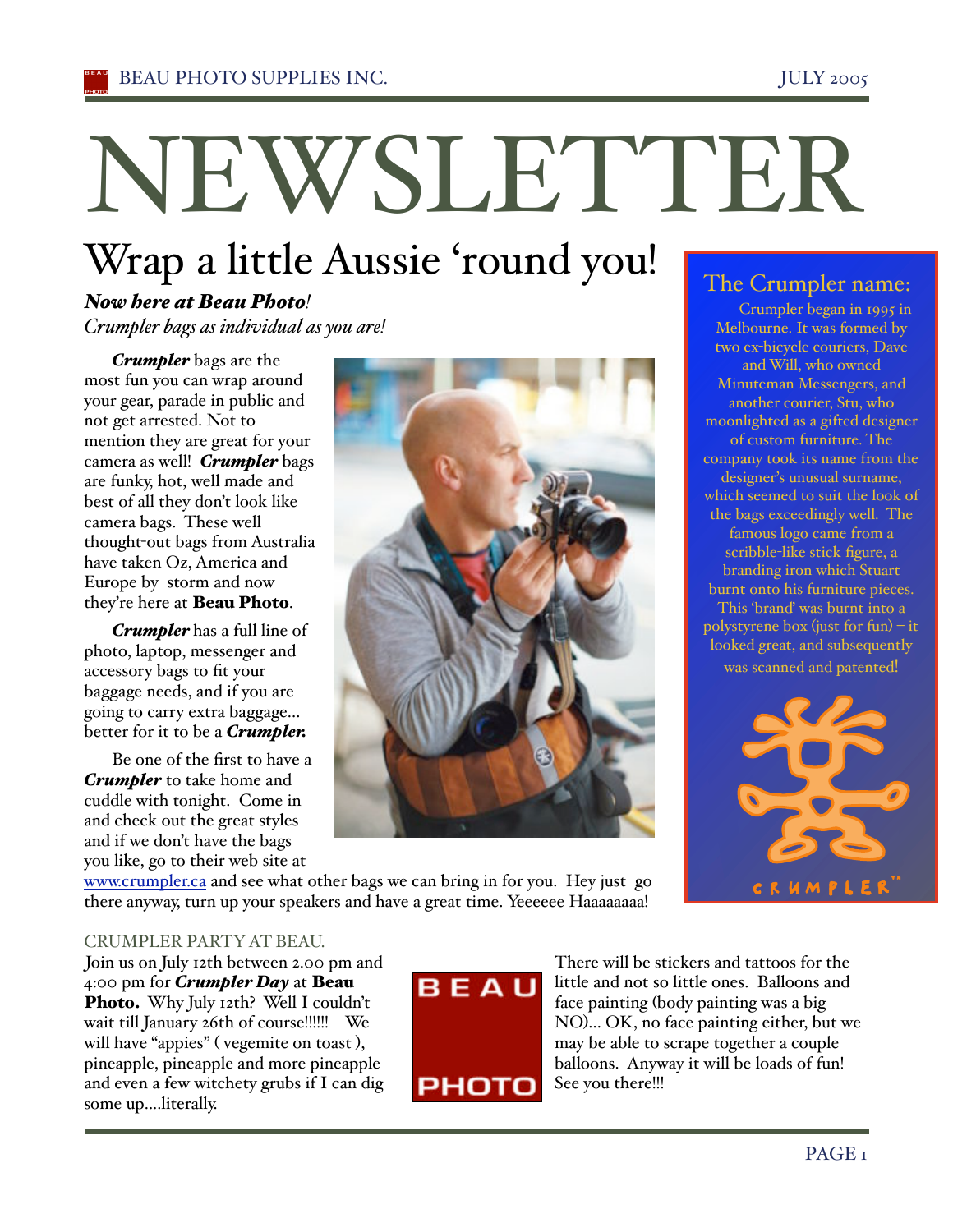#### HOT NEWS FROM THE FILM AND PAPER DEPARTMENT

Beau Photo is pleased to be hosting "Close Up Canada", a lomographic challenge. From now until July 29th we will be accepting submissions to the competition. To be eligible, photos must taken using any Lomographic camera. If you don't own one then here's your chance to try the new Lomographic Fisheye camera, which will be lent out for free for the duration of the contest (please bring a credit card for deposit). Borrow it for a day or for the whole weekend! All submissions must be " $4 \times 6$ ", no borders, and we request that you submit doubles (Gamma Pro will be offering a discount on processing to all participants, which will include free doubles). As entries come in, a lomowall will be created in our store and simultaneously, a sister wall will be created in Toronto (hosted by Pikto). This exchange of images is an



opportunity for photographers from across the country to collaborate in celebration of all things Canadian. When all entries have been received a panel of esteemed judges will select favorites and prizes will be awarded during a closing party at Gamma Pro on August 5th. All submissions will then be on display at Gamma until the end of August. Keep your eye on our website for details.

On a different note, for those of you who were concerned about Agfa , they recently sent out a press release announcing that the North American operating unit of AgfaPhoto is unaffected by the insolvency filing of its parent company, AgfaPhoto GmbH. It is business as usual, no need for panic. They have, however, decided to raise film and paper prices, which seems to be a trend among film companies these days. Serena Film and paper sales

#### HEADS UP FROM THE RENTAL DEPARTMENT…

The tax auditor seems to be on the prowl again and we want to make sure no one gets an unexpected surprise. One of our customers has given us a hot tip about paying PST on rentals - if you are billing your customer for the rental and have a PST number, you don't have to pay PST on the rental, however you do need to

show the rental charge to your customer on a separate line of your invoice. If you bill the rental charge in with the rest of the items as one lump sum, you are expected to pay us PST on the rental.

 But don't take our word for it, if you are unsure about when you should be paying PST and when

you are exempt, call the friendly tax people and clarify it with them. It is your responsibility to know when to pay PST, and the auditors will still give you a bill even if you claim you didn't know. Happy billing!

In Vancouver call 604.660.4524 Toll free call 1.877.388.4440

Kathy Rentals

#### ALBUM & FOLDER UPDATE.....NEW STUFF!!!

Our line of Deluxe proof albums (made by "Leather Album Designs") has been ordered, and is expected to be in stock by July 5. Their original design has been modified to better suit Beau Photo's requirements, and we're very pleased with the presentation.

Factory 'Vacation Closures' have been announced. I'd appreciate it if you'd drop me a fax (604.734.7730) or email (barb@beauphoto.com) to let me know your estimated album & folder requirements for the summer season; I'll make every effort to have what you need on hand.

Barb **Albums and Folder Sales**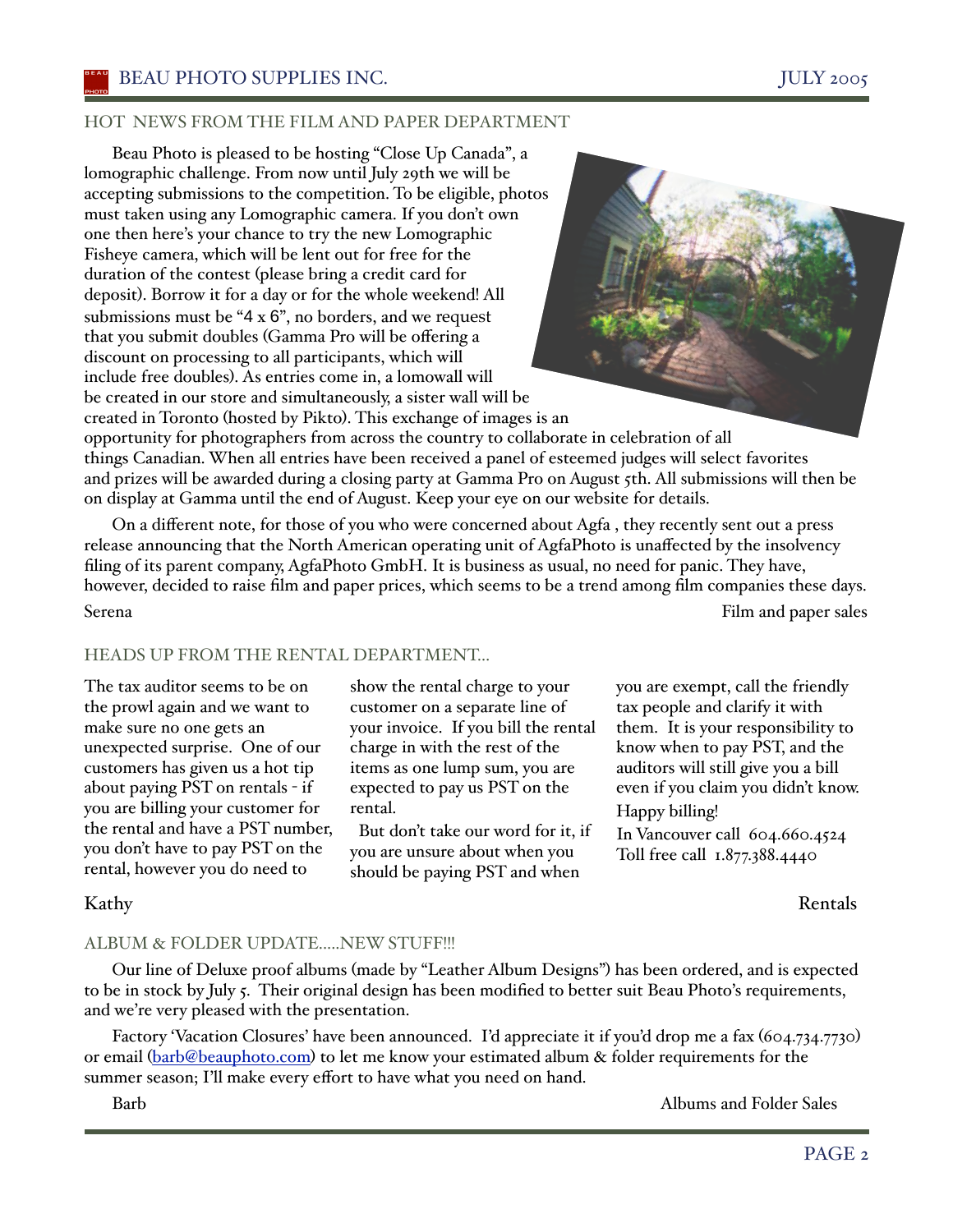#### NEWS FROM "DA BACK"

Seeing as we had a long list of used analog equipment in the last news letter I thought I would follow it up with a list of used, demo and discontinued digital equipment. Again, please remember that there are only one of each unless specified.

| Epson 3200 flatbed scanner (demo)                    | \$300.00  |
|------------------------------------------------------|-----------|
| Minolta Dimage scan elite II (3 available)           | \$349.00  |
| Fuji S <sub>2</sub> pro bundle (new)                 | \$1700.00 |
| Fuji 6900 digital camera (demo)                      | \$399.00  |
| Olympus 8080 (demo)                                  | \$899.00  |
| Olympus Digital passport kit (used)                  | \$1100.00 |
| Olympus Power batt. Holder (EI system)               | \$239.00  |
| Olympus Power batt. Set (EI system)                  | \$449.00  |
| Canon EOS 1D body (used)                             | \$2300.00 |
| Canon i900D printer (demo)                           | \$200.00  |
| Canon Canoscan 9950F scanner (demo)                  | \$499.00  |
| Agfa Duoscan Hi-D (demo)                             | \$499.00  |
| IBM microdrive 512mb                                 | \$129.00  |
| Microtek Artixscan 4000tf (demo)                     | \$849.00  |
| Mikrotek Scanmaker 8700 pro (demo)                   | \$499.00  |
| Apacer Disc Steno multi-card CD burner (2 available) | \$299.00  |
|                                                      |           |



Chris Pro Sales

#### DIGITAL NEWS

New! Visible Dust "Sensor Brush" (www.visibledust.com)

New at Beau Photo are the Sensor Brushes from Visible Dust. These brushes are specifically designed for digital SLR sensor cleaning and are constructed of the highest quality materials with impeccable quality control. The brushes are available in several different sizes to cover all the different SLR sensors and allow cleaning with a single stroke. Before use, you "charge" the brush by blowing compressed air through the brush fibers – this serves to clean them thoroughly as well as build up a slight electrostatic charge. This static charge will attract and hold dust on contact, thereby cleanly lifting it from your sensor. Of course once in a while you will get "sticky" dust (pollen grains for example) and these brushes will not clean those spots – you will have to resort to a wet cleaning method for that. For more information on using these brushes and on SLR sensor cleaning in general, please see our site at www.beauphoto.com/ cleaning/ - I have posted a comprehensive document on the pros and cons of all the different cleaning methods with detailed instructions on how to safely clean your sensor. The Sensor Brushes have been raved about by many reviewers and the feedback from those customers who already have them has been excellent. They are fairly expensive, but isn't your digital SLR worth it? Not to mention, if you were to regularly send your camera for a factory cleaning, you would pay for a complete Sensor Brush kit after only perhaps two cleanings...